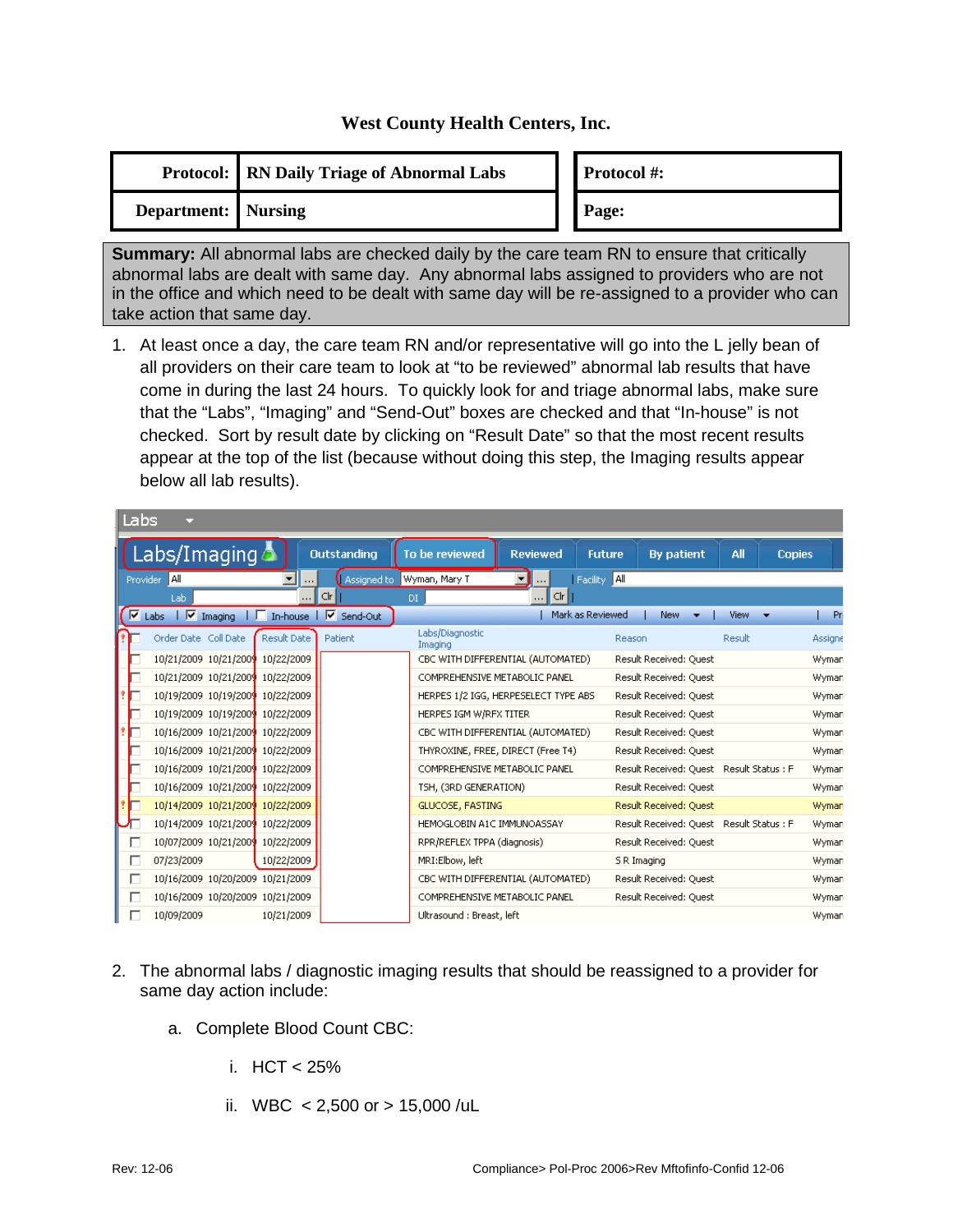- iii. Platelets < 50,000/uL for non HIV patients
- b. Complete Metabolic Panel CMP or Basic Metabolic Panel (BMP)
	- i. Sodium < 133 mmol/L
	- ii. Potassium  $<$  3.5 or  $>$  5.0 mmol/L
	- iii. Creatinine  $< 0.5$  or  $> 1.5$  mg/dL
	- iv. Glucose > 500 mg/dL
	- v. Liver enzymes (AST and ALT) > 200 u/L
	- vi. Amylase and / or Lipase > 200
- c. PT/INR: all results should be forwarded to a provider who is present that day, refer to Coumadin tracking protocol
- d. Glucose: > 500 mg/dL
- e. HCG Quant: any abnormal should be re-assigned to a provider who is present
- f. Any Culture with Sensitivity: make sure that patient's infection is susceptible to the treatment that they are receiving. If the patient's infection is not susceptible to the medication prescribed, re-assign this lab to a provider who is present.
- g. Xray: Any acute fractures
- h. Ultrasound: Any mass found on ultrasound should be sent to covering provider.
- 3. Examples of labs / diagnostic imaging results that would *not* require same day action include:
	- a. Lipid Panel
	- b. Antibody
	- c. Pap
	- d. Dexascan
	- e. MRI
	- f. Thyroid studies
- 4. Guidelines for deciding which providers receive the re-assigned labs should be site specific. The nurse should also notify the provider receiving reassigned labs to look in the L jelly bean via a site-specific alert process (post-it note on computer monitor, or face to face notification).